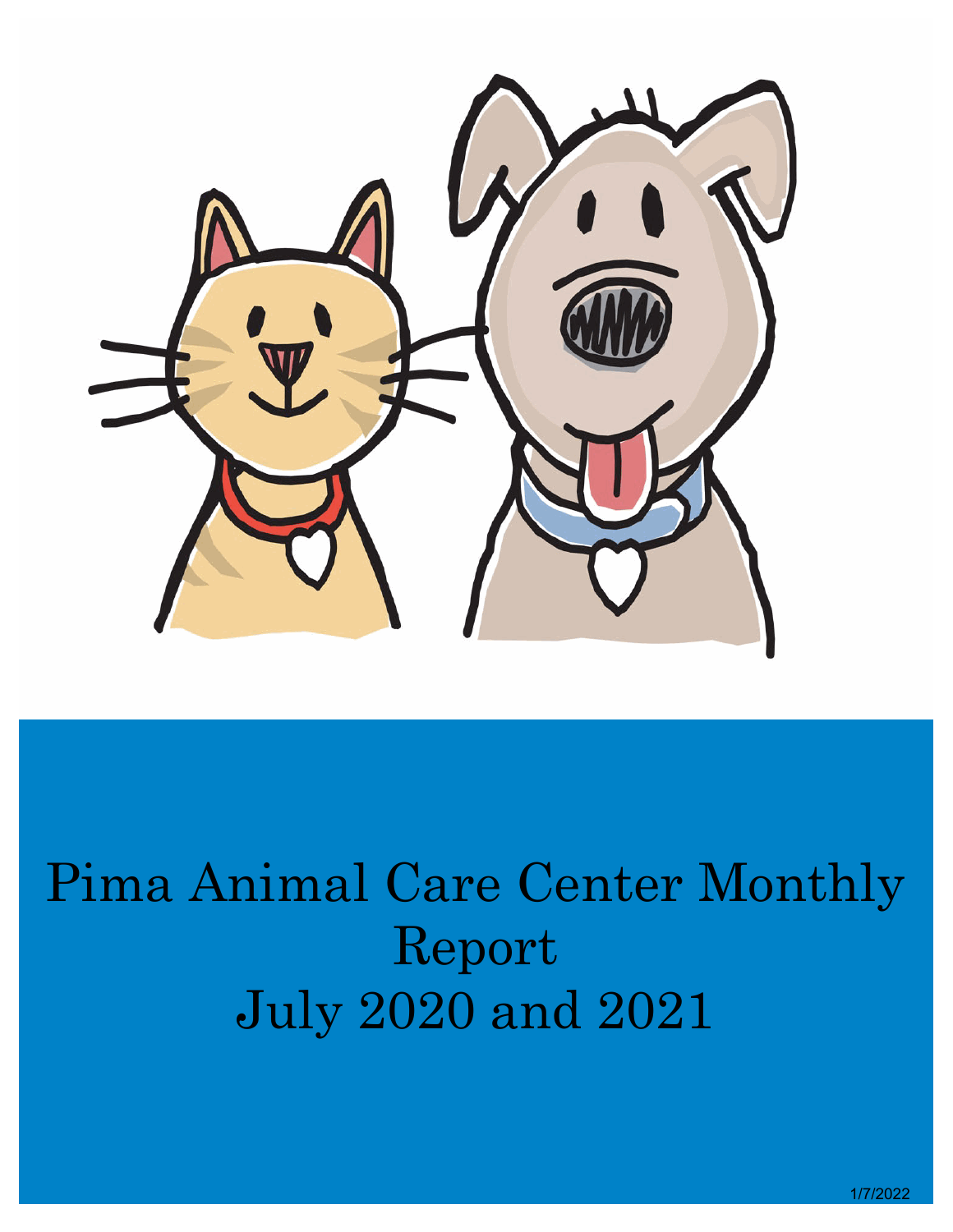# Animal Intakes July 2020 & July 2021

|                                     | 2020           |                |                | 2021         |                |                |                  |                  |
|-------------------------------------|----------------|----------------|----------------|--------------|----------------|----------------|------------------|------------------|
|                                     | <b>CAT</b>     | <b>DOG</b>     | <b>OTHERS</b>  | <b>Total</b> | <b>CAT</b>     | <b>DOG</b>     | <b>OTHERS</b>    | <b>Total</b>     |
| <b>Stray</b>                        | 158            | 402            | $\overline{4}$ | 564          | 496            | 680            | 16               | 1,192            |
| Owner<br><b>Surrender</b>           | 62             | 205            | $\overline{2}$ | 269          | 216            | 346            | $6\phantom{1}$   | 568              |
| <b>Transfer</b>                     | 3              | $\mathbf 0$    | $\pmb{0}$      | 3            | 5              | 3              | $\boldsymbol{0}$ | $\boldsymbol{8}$ |
| <b>Returned</b>                     | 5              | 17             | $\mathbf 0$    | 22           | $\overline{7}$ | 43             | $\mathbf 0$      | 50               |
| <b>Confiscated</b>                  | 23             | 82             | 1              | 106          | 8              | 61             | 1                | 70               |
| Quarantine                          | 3              | 30             | $\mathbf 0$    | 33           | $\mathbf 1$    | 34             | $\mathbf 0$      | 35               |
| <b>Pub Assist</b>                   | $\overline{2}$ | $\overline{4}$ | $\mathbf 0$    | 6            | 8              | $\overline{7}$ | $\mathbf 0$      | 15               |
| <b>Total Live</b><br><b>Intakes</b> | 256            | 740            | $\overline{7}$ | 1,003        | 741            | 1,174          | 23               | 1,938            |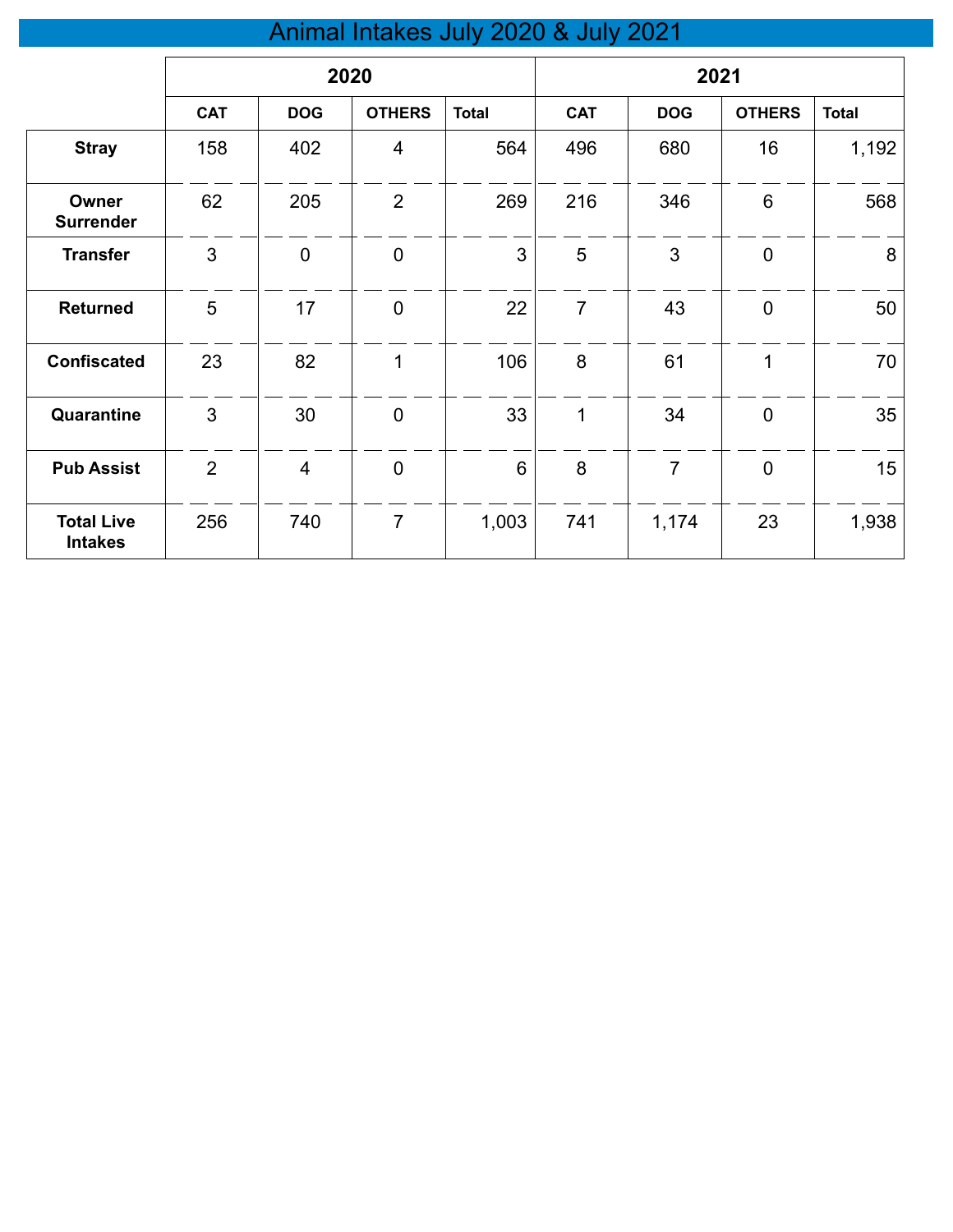## Animal Outcomes July 2020 & July 2021

|                              | 2020           |                |                | 2021           |                |                |                 |                |
|------------------------------|----------------|----------------|----------------|----------------|----------------|----------------|-----------------|----------------|
|                              | <b>CAT</b>     | <b>DOG</b>     | <b>OTHERS</b>  | <b>Total</b>   | <b>CAT</b>     | <b>DOG</b>     | <b>OTHERS</b>   | <b>Total</b>   |
| <b>Adopted</b>               | 192            | 402            | 5              | 599            | 362            | 599            | 4               | 965            |
| <b>Owner Redemption</b>      | 9              | 186            | 38             | 233            | 12             | 259            | 1               | 272            |
| <b>Working Cat Program</b>   | 5              | $\overline{0}$ | $\overline{0}$ | 5              | 21             | $\overline{0}$ | 1               | 22             |
| <b>Transferred to Rescue</b> | 37             | 93             | $\overline{0}$ | 130            | $\overline{7}$ | 140            | 6               | 153            |
| <b>Community Cat</b>         | 8              | $\overline{0}$ | $\overline{0}$ | 8              | $\overline{0}$ | $\overline{0}$ | $\overline{0}$  | $\overline{0}$ |
| <b>Euthanized</b>            | 23             | 32             | 1              | 56             | 39             | 50             | $6\phantom{1}6$ | 95             |
| <b>Went Missing</b>          | $\overline{0}$ | $\overline{2}$ | $\overline{0}$ | $\overline{2}$ | 1              | $\overline{0}$ | $\mathbf 0$     | 1              |
| <b>Died</b>                  | $\overline{7}$ | 5              | 1              | 13             | 43             | 16             | $\mathbf 0$     | 59             |
| <b>Rtf</b>                   | $\overline{0}$ | $\overline{0}$ | $\overline{0}$ | $\mathbf 0$    | 267            | $\overline{0}$ | $\overline{0}$  | 267            |
| <b>Transfer</b>              | $\overline{0}$ | $\overline{0}$ | $\overline{0}$ | $\overline{0}$ | 1              | $\overline{0}$ | $\overline{0}$  | 1              |
| <b>Total</b>                 | 281            | 720            | 45             | 1,046          | 753            | 1,064          | 18              | 1,835          |



#### **July 2020 Save Rate 92.88% July 2021 Save Rate 91.94% July 2020 Live Release Rate 92.97%**

**July 2021 Live Release Rate 91.55%**

\*\* Save Rate = Live Intakes - Non-Live Outcomes/Live Intakes

\*\* Live Release Rate = Live Outcomes / Total Outcomes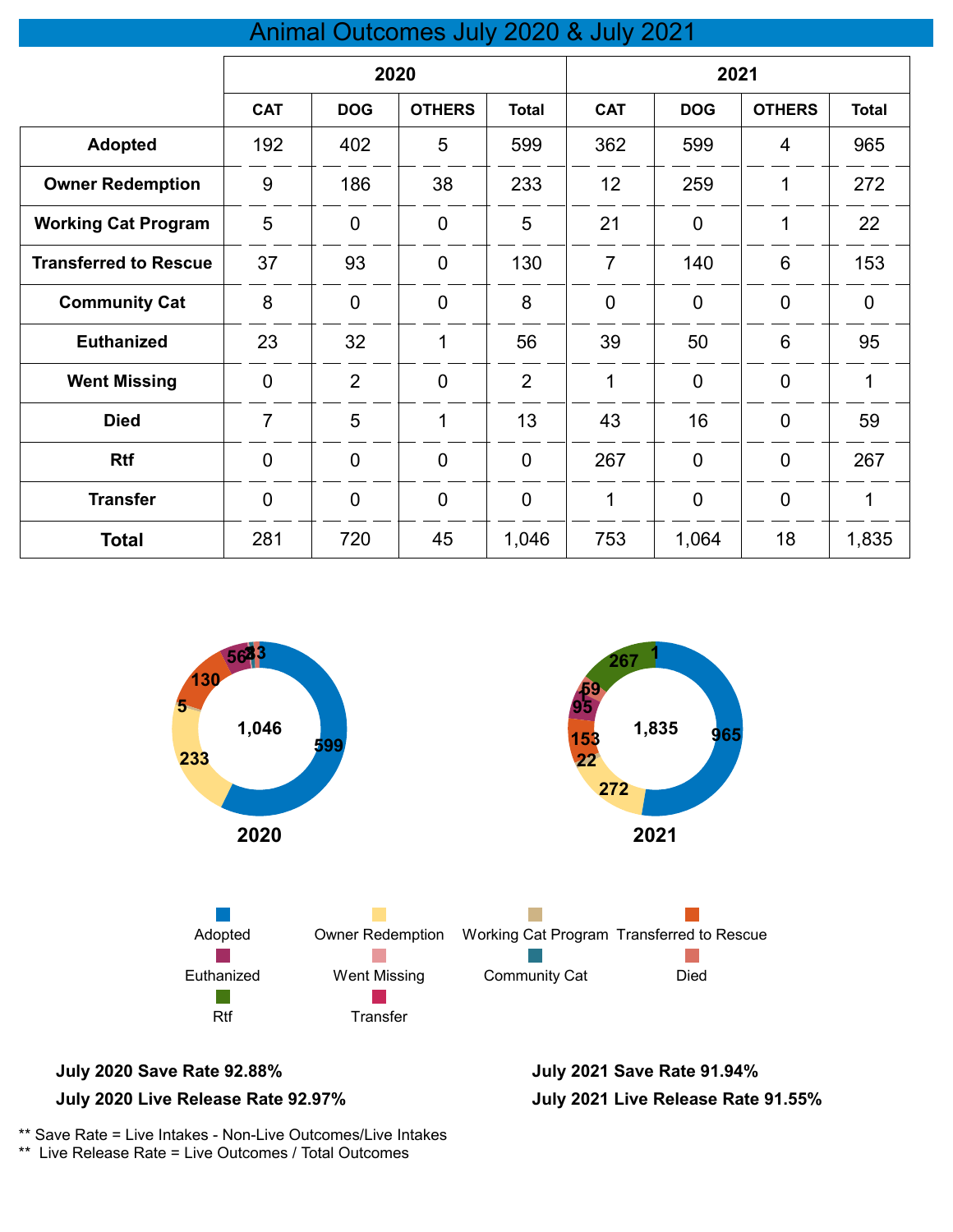# **Adoptions by Day**

|              | <b>CAT</b> | <b>DOG</b> | <b>Others</b> | <b>Total</b> |
|--------------|------------|------------|---------------|--------------|
| 7/1/2021     | 13         | 16         | 1             | 30           |
| 7/2/2021     | 14         | 26         | 0             | 40           |
| 7/3/2021     | 20         | 14         | 0             | 34           |
| 7/5/2021     | 19         | 27         | 0             | 46           |
| 7/6/2021     | 17         | 21         | 0             | 38           |
| 7/7/2021     | 27         | 17         | 0             | 44           |
| 7/8/2021     | 10         | 17         | 0             | 27           |
| 7/9/2021     | 23         | 21         | 1             | 45           |
| 7/10/2021    | 6          | 22         | 0             | 28           |
| 7/11/2021    | 7          | 18         | 0             | 25           |
| 7/12/2021    | 25         | 34         | 0             | 59           |
| 7/13/2021    | 15         | 19         | 1             | 35           |
| 7/14/2021    | 5          | 11         | 0             | 16           |
| 7/15/2021    | 7          | 7          | 0             | 14           |
| 7/16/2021    | 12         | 24         | 0             | 36           |
| 7/17/2021    | 1          | 19         | 0             | 20           |
| 7/18/2021    | 8          | 16         | 1             | 25           |
| 7/19/2021    | 17         | 33         | 0             | 50           |
| 7/20/2021    | 12         | 21         | 0             | 33           |
| 7/21/2021    | 12         | 28         | 0             | 40           |
| 7/22/2021    | 9          | 20         | 0             | 29           |
| 7/23/2021    | 11         | 19         | 0             | 30           |
| 7/24/2021    | 6          | 14         | 0             | 20           |
| 7/25/2021    | 13         | 9          | 0             | 22           |
| 7/26/2021    | 16         | 33         | 0             | 49           |
| 7/27/2021    | 7          | 16         | 0             | 23           |
| 7/28/2021    | 12         | 19         | 0             | 31           |
| 7/29/2021    | 11         | 27         | 0             | 38           |
| 7/30/2021    | 12         | 17         | 0             | 29           |
| 7/31/2021    | 16         | 14         | 0             | 30           |
| <b>Total</b> | 383        | 599        | 4             | 986          |

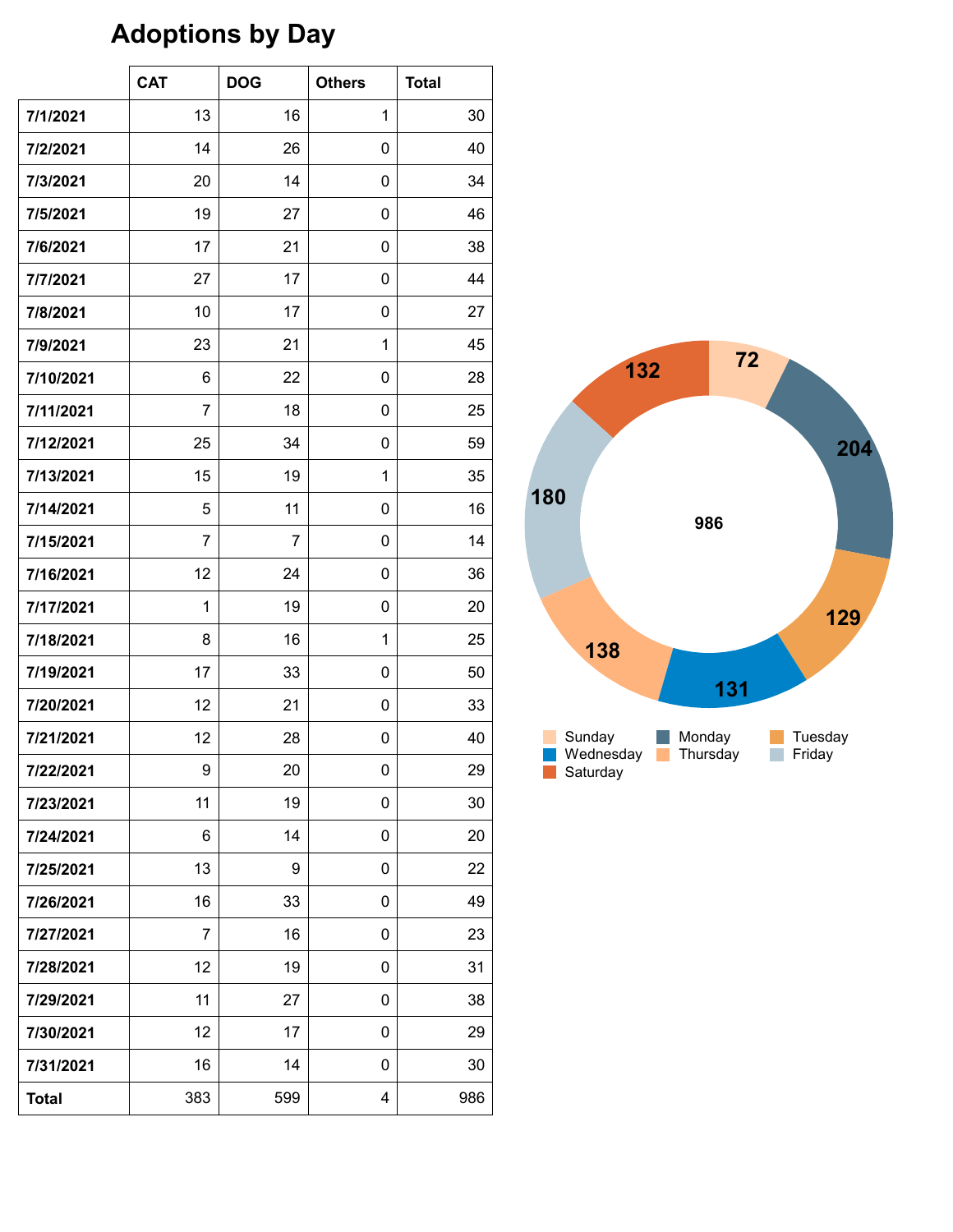# Non-Live Outcomes July 2020 & July 2021

|                |                   | 2020           |                         |                | 2021           |             |                |                |              |                |
|----------------|-------------------|----------------|-------------------------|----------------|----------------|-------------|----------------|----------------|--------------|----------------|
|                |                   | <b>CAT</b>     | <b>DOG</b>              | <b>OTHER</b>   | <b>Total</b>   | <b>BIRD</b> | <b>CAT</b>     | <b>DOG</b>     | <b>OTHER</b> | <b>Total</b>   |
| <b>DIED</b>    | <b>ENROUTE</b>    | $\mathbf 0$    | $\pmb{0}$               | $\pmb{0}$      | $\mathbf 0$    | 0           | 3              | 1              | $\pmb{0}$    | $\overline{4}$ |
|                | <b>IN CARE</b>    | $\mathbf 0$    | $\overline{\mathbf{4}}$ | $\mathbf 0$    | $\overline{4}$ | $\mathbf 0$ | 1              | $\overline{0}$ | $\mathbf 0$  | 1              |
|                | <b>IN FOSTER</b>  | 3              | $\mathbf 0$             | 1              | $\overline{4}$ | $\mathbf 0$ | 24             | 0              | $\mathbf 0$  | 24             |
|                | <b>IN KENNEL</b>  | $\overline{4}$ | $\mathbf 0$             | $\mathbf 0$    | 4              | $\mathbf 0$ | 13             | 15             | $\mathbf 0$  | 28             |
|                | <b>IN SURGERY</b> | $\mathbf 0$    | $\mathbf{1}$            | $\mathbf 0$    | 1              | $\mathbf 0$ | $\overline{2}$ | $\mathbf 0$    | 0            | $\overline{2}$ |
|                | <b>Total</b>      | $\overline{7}$ | $\overline{5}$          | 1              | 13             | $\mathbf 0$ | 43             | 16             | $\mathbf 0$  | 59             |
| <b>EUTH</b>    | <b>AT VET</b>     | $\mathbf 0$    | $\mathbf{1}$            | $\mathbf 0$    | $\mathbf{1}$   | $\mathbf 0$ | $\overline{0}$ | $\mathbf 0$    | $\mathbf 0$  | $\pmb{0}$      |
|                | <b>BEHAVIOR</b>   | $\mathbf 0$    | $\overline{\mathbf{4}}$ | $\mathbf 0$    | $\overline{4}$ | 0           | $\mathbf 0$    | 3              | 0            | 3              |
|                | <b>MEDICAL</b>    | 23             | 27                      | $\mathbf{1}$   | 51             | 1           | 39             | 47             | 5            | 92             |
|                | <b>Total</b>      | 23             | 32                      | $\mathbf{1}$   | 56             | $\mathbf 1$ | 39             | 50             | 5            | 95             |
| <b>MISSING</b> |                   | $\mathbf 0$    | $\mathbf{1}$            | $\mathbf 0$    | $\mathbf{1}$   | $\mathbf 0$ | $\mathbf 0$    | $\mathbf 0$    | $\mathbf 0$  | $\pmb{0}$      |
|                | <b>IN FOSTER</b>  | $\pmb{0}$      | $\mathbf{1}$            | $\pmb{0}$      | $\mathbf{1}$   | $\mathbf 0$ | $\mathbf 0$    | $\mathbf 0$    | $\mathbf 0$  | $\mathbf 0$    |
|                | <b>IN KENNEL</b>  | $\mathbf 0$    | $\mathbf 0$             | $\pmb{0}$      | $\mathbf 0$    | $\mathbf 0$ | 1              | $\mathbf 0$    | 0            | 1              |
|                | <b>Total</b>      | $\mathbf 0$    | $\overline{2}$          | $\pmb{0}$      | $\overline{2}$ | $\mathbf 0$ | $\mathbf{1}$   | 0              | $\mathbf 0$  | 1              |
|                | <b>Total</b>      | 30             | 39                      | $\overline{2}$ | 71             | 1           | 83             | 66             | 5            | 155            |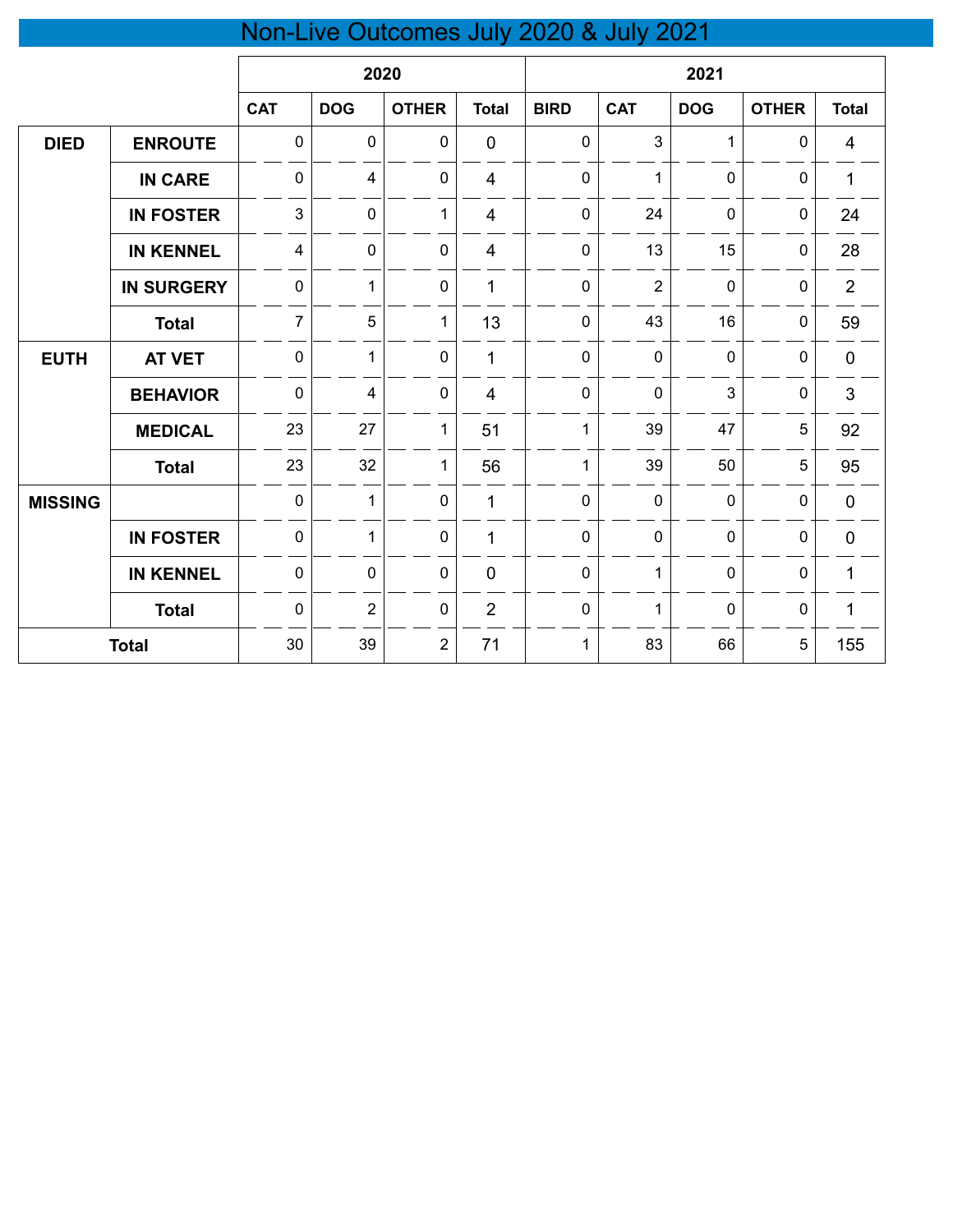| Animals that went to Foster Care July 2020 & 2021 |                |                |                |                |                |                |                |                |
|---------------------------------------------------|----------------|----------------|----------------|----------------|----------------|----------------|----------------|----------------|
|                                                   |                | 2020           |                |                | 2021           |                |                |                |
|                                                   | <b>CAT</b>     | <b>DOG</b>     | <b>OTHERS</b>  | <b>Total</b>   | <b>CAT</b>     | <b>DOG</b>     | <b>OTHERS</b>  | <b>Total</b>   |
|                                                   | $\overline{7}$ | $\overline{4}$ | $\overline{0}$ | 11             | $\overline{0}$ | 3              | $\overline{0}$ | $\mathfrak{S}$ |
| <b>Adult Cat</b>                                  | 20             | $\overline{0}$ | $\mathbf 0$    | 20             | 21             | $\overline{0}$ | $\overline{0}$ | 21             |
| <b>Adult Dog</b>                                  | $\mathbf 0$    | 24             | $\mathbf 0$    | 24             | $\overline{0}$ | 45             | $\mathbf 0$    | 45             |
| <b>Hospice</b>                                    | 1              | $\overline{2}$ | $\mathbf 0$    | $\overline{3}$ | $\overline{3}$ | $\mathbf{1}$   | $\overline{0}$ | $\overline{4}$ |
| <b>Medical</b><br><b>Condition</b>                | 55             | 39             | $\mathbf{1}$   | 95             | 135            | 45             | $\mathbf{1}$   | 181            |
| Mom &<br>Litter                                   | $\mathbf 0$    | $\mathbf 0$    | $\mathbf 0$    | $\mathbf 0$    | $\overline{0}$ | $\mathbf{1}$   | $\mathbf 0$    | $\mathbf{1}$   |
| <b>Neonate</b>                                    | 19             | $\overline{0}$ | $\mathbf 0$    | 19             | 34             | 5              | $\overline{0}$ | 39             |
| Pregnant                                          | $\overline{0}$ | $\overline{0}$ | $\overline{0}$ | $\overline{0}$ | $\mathbf 0$    | $\mathbf{1}$   | $\overline{0}$ | $\mathbf{1}$   |
| <b>Safety Net</b>                                 | $\overline{0}$ | $\overline{0}$ | $\mathbf 0$    | $\overline{0}$ | 17             | $\overline{7}$ | $\overline{0}$ | 24             |
| <b>To Adopt</b>                                   | 29             | 38             | $\mathbf 0$    | 67             | 27             | 33             | $\mathbf{1}$   | 61             |
| <b>Total</b>                                      | 131            | 107            | $\mathbf{1}$   | 239            | 237            | 141            | $\overline{2}$ | 380            |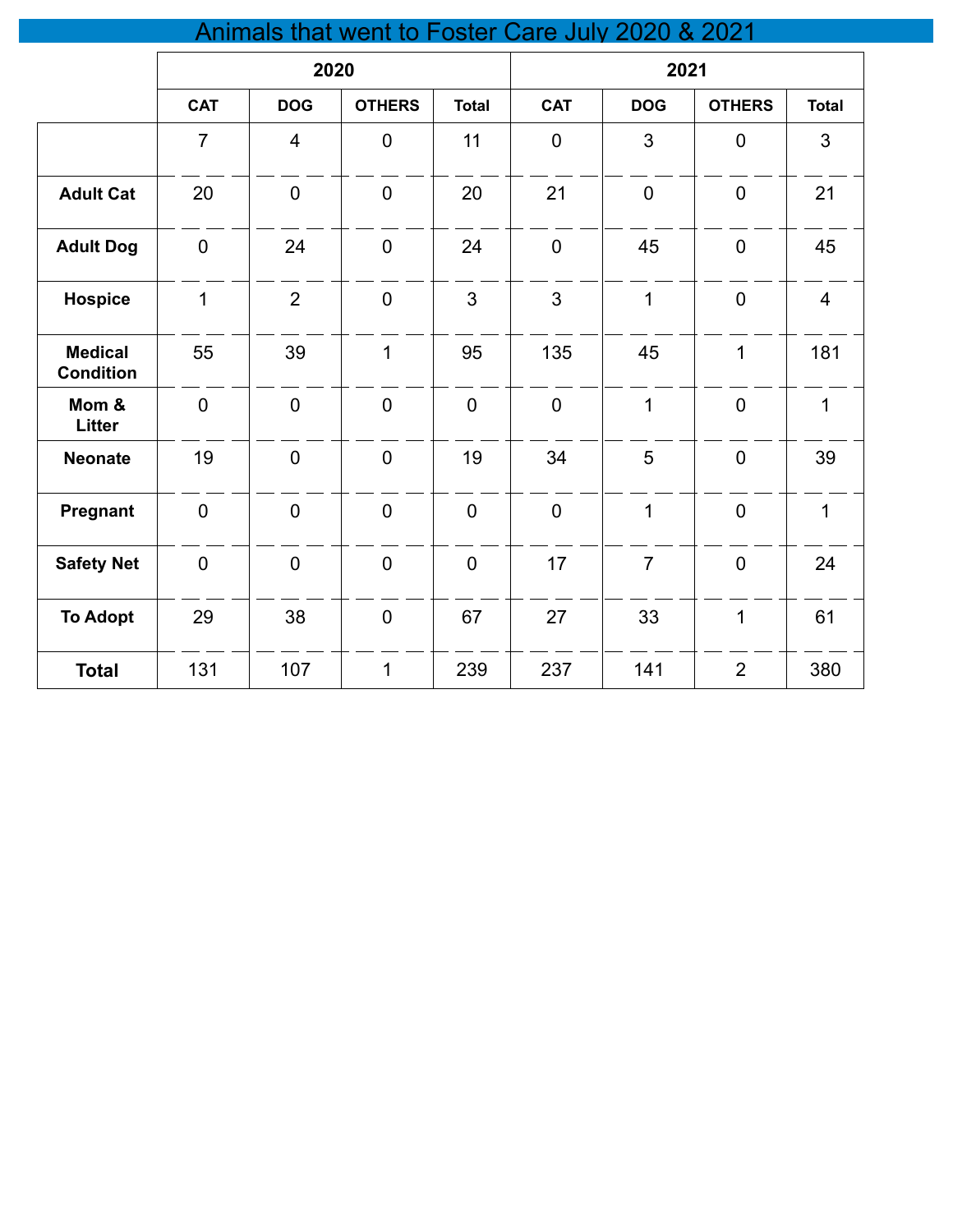## APS July 2020 & 2021

T.

 $\top$ 

|                                     | 2020           | 2021           |
|-------------------------------------|----------------|----------------|
| <b>Abandoned Animal</b>             | 46             | 40             |
| <b>Bite Reports</b>                 | 104            | 97             |
| Court                               | 0              | 6              |
| <b>Cruelty/Neglect</b>              | 96             | 89             |
| <b>Dangerous Dog Investigation</b>  | 5              | 3              |
| <b>DOA Pickups</b>                  | 259            | 283            |
| <b>Follow Ups</b>                   | 1              | $\overline{2}$ |
| <b>Followup</b>                     | 0              | 2              |
| <b>Hoarding Cases</b>               | 2              | 2              |
| Inv                                 | 25             | 16             |
| <b>Law Enforcement Assist</b>       | 91             | 123            |
| <b>Leash Law Violations</b>         | 125            | 150            |
| <b>Noise &amp; Waste Complaints</b> | 45             | 61             |
| <b>Other</b>                        | 1              | 0              |
| <b>Outreach Events</b>              | 1              | $\overline{2}$ |
| Owned                               | 9              | 4              |
| <b>Possbile Rabies Exposure</b>     | 65             | 52             |
| <b>Rescue</b>                       | 6              | 6              |
| <b>Strays</b>                       | 530            | 633            |
| <b>Tie Outs</b>                     | 34             | 26             |
| <b>Tnr</b>                          | 0              | 14             |
| <b>Transport</b>                    | 18             | 24             |
| <b>Trap</b>                         | $\overline{2}$ | 0              |
| <b>Wild</b>                         | 1              | 3              |
| <b>Total</b>                        | 1,466          | 1,638          |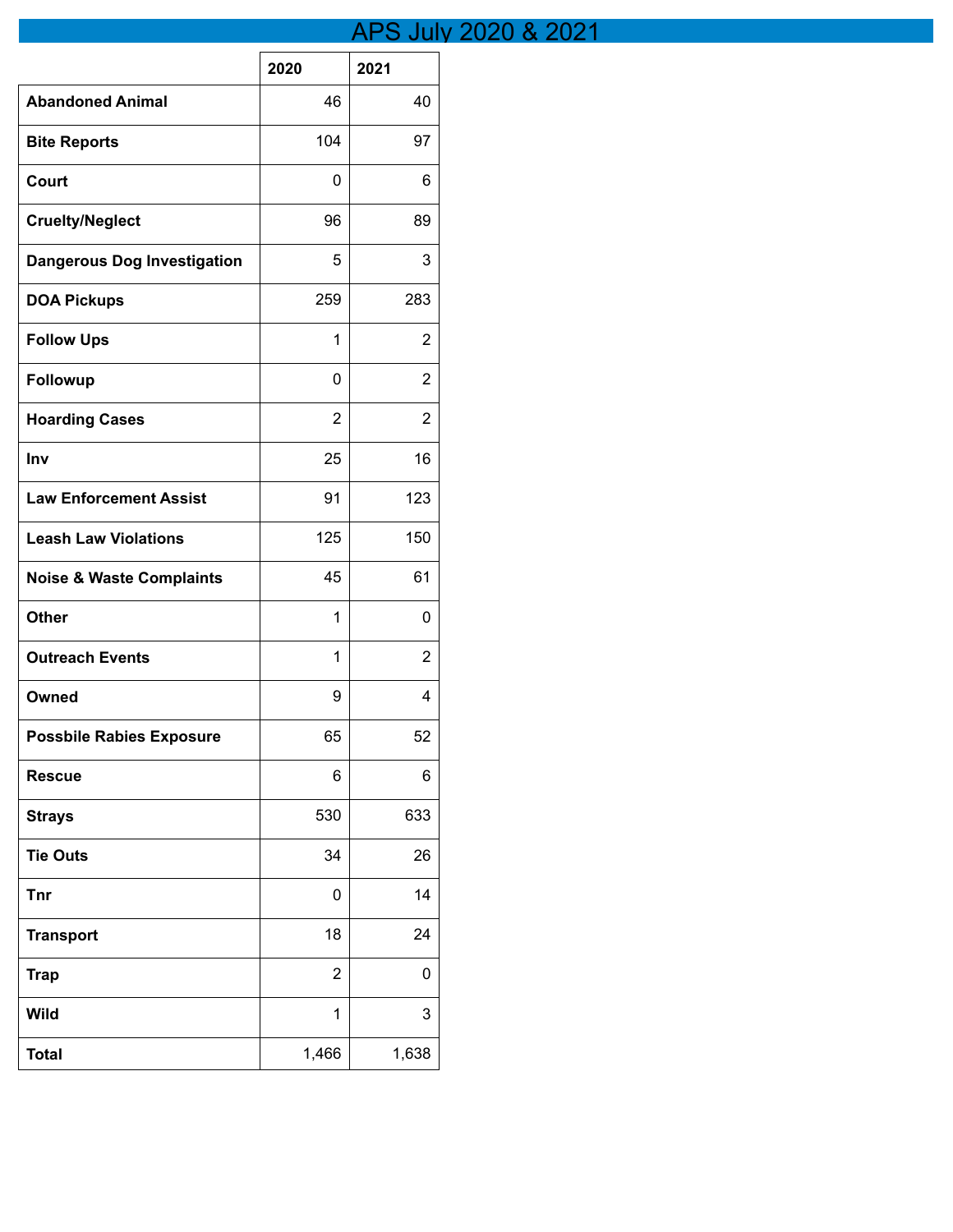|                              | Licensing & Donations July 2020 & 2021 |       |  |  |  |
|------------------------------|----------------------------------------|-------|--|--|--|
|                              | 2020                                   | 2021  |  |  |  |
| <b>Altered Dog License</b>   | 5,437                                  | 5,607 |  |  |  |
| <b>Unaltered Dog License</b> | 354                                    | 367   |  |  |  |
| <b>Others</b>                | 1,387                                  | 1,334 |  |  |  |
| Total                        | 7,178                                  | 7,308 |  |  |  |

|                              | 2020         | 2021         |
|------------------------------|--------------|--------------|
| <b>Altered Dog License</b>   | \$101,480.00 | \$104,021.00 |
| <b>Unaltered Dog License</b> | \$22,582.00  | \$23,269.00  |
| Total                        | \$124,062.00 | \$127,290.00 |

|                        | 2020        | 2021        |
|------------------------|-------------|-------------|
| <b>DONATION</b>        | \$40.00     | \$0.00      |
| <b>DONATION ADOP</b>   | \$503.00    | \$530.00    |
| <b>DONATION GEN</b>    | \$39,957.75 | \$37,013.00 |
| <b>DONATION GRANTS</b> | $$-11.00$   | $$-280.00$  |
| <b>DONATION OUTR</b>   | \$115.00    | \$81.00     |
| <b>DONATION S/N</b>    | \$396.00    | \$537.00    |
| <b>DONATION SAMS</b>   | \$2,972.00  | \$2,164.00  |
| Total                  | \$43,972.75 | \$40,045.00 |